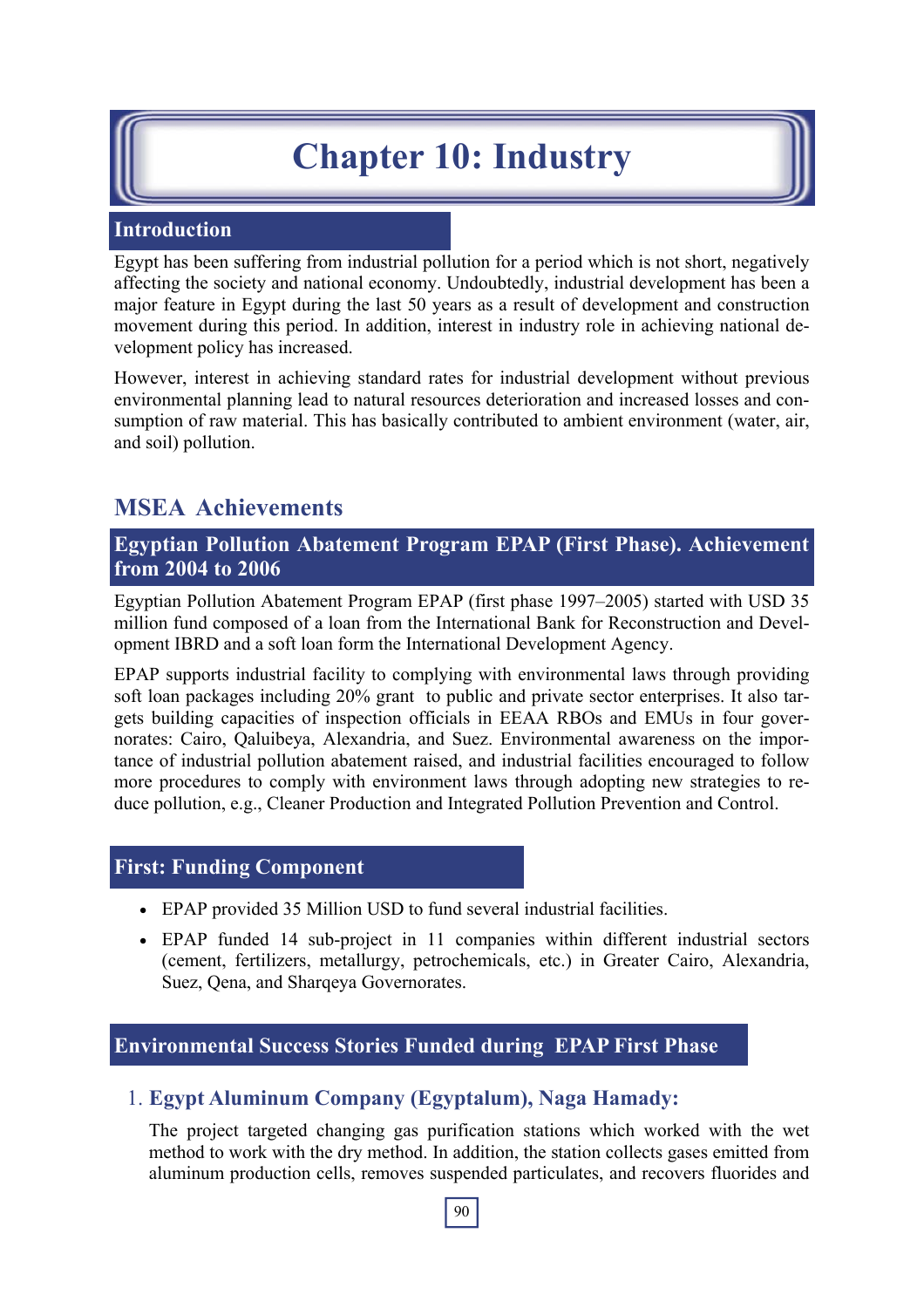ammonia. This target was achieved through implementing gas purification station working using the dry method. The project investment cost is \$ 4.9 million.

#### **2. Egyptian Petrochemicals Company:**

The company funded two projects: installation of a gas absorption unit in chlorine plant to prevent chlorine emissions, and replacement of sulfuric acid concentration unit to prevent pollution originating from the old unit. The first project targeted eliminating poisonous chlorine gas emission to the ambient environment to comply with permissible limits stipulated in Law No. 4/1994 and to prevent wastewater pollution with sodium chloride resulting from sodium hypo-chloride cracking to comply with standards stipulated in River Nile Protection Law No. 48/1982 on discharging into water stream, in addition reducing chlorine gas losses.



**Picture (10-1) Egyptian Petrochemicals Co.** 

The second project targeted preventing discharging diluted acid into industrial wastewater treatment plant and complying with standards and specifications of River Nile Protection Law No. 48/1982 on discharging into water stream and preventing acid vapor emission into work environment.

## **3. Egyptian Salts and Minerals Company (EMISAL) Fayoum:**

The project benefited from treating raw sodium chloride precipitated in the evaporation ponds and reducing accumulated salts by 40,000 ton/year. Thus, solid waste problem and the associated dust emissions are reduced. This has been realized through establishing a sodium chloride refining plant. The project was financed by an investment cost of \$ 3.044 millions.



**Picture (10-2) Egyptian Salts and Minerals Co.** 

#### **4. Al-Ahram Beverages Company:**

The project targeted treating wastewater to comply with the standards and specifications stipulated by law on protection of the River Nile and waterways against pollution, improving production process, rationalizing water and energy consumption rates after introducing modifications, control devices, and recovery systems for condensed vapor, inverted washing water from sand filters, and machine washing water. The project also targeted reducing pollution load from production units and applying CP techniques.

The project included providing technical support from the Ministry of Foreign Affairs of Finland. The company was supported during developing tender document, tendering procedures, selection of best evaluated offer and contracting.

The project investment cost is LE 6.2 millions. The project has been operating since August 2005.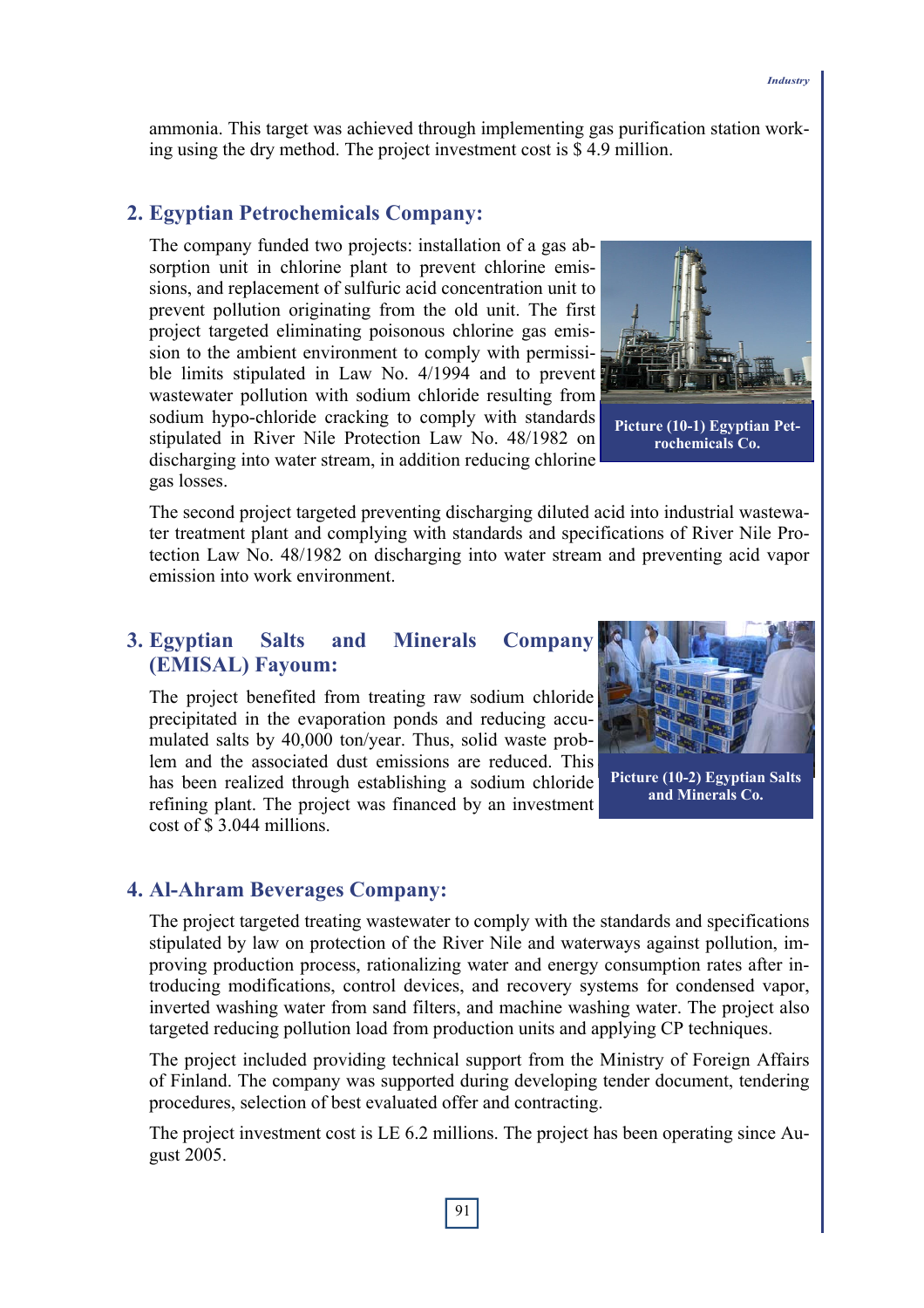# **5. Mansoura for Resins and Chemical Industries Company:**

The company installed chemical treatment systems for wastewater discharged from phe-

nolic resins department and for wastewater discharged from formaldehyde resins department. In addition to that, the company installed 560  $\text{m}^3/\text{day}$  wastewater biological treatment plant and the associated measurement laboratory. The company used to discharge industrial liquid wastes into an agricultural drainage; these contained high loads of BOD and COD, precipitated solid matter, oils, lubricants, phenol, and formaldehyde with concentrations exceeding permissible limits of discharging into the Nile, according to Law No. 48/1982.



**Picture (10-3) Mansoura for Resins and Chemical Industries Co.** 

# **Second: Technical and Institutional Support Component**

This component is targeting strengthening and raising the awareness of all project's stockholders to carry out their duties towards contributing to eliminating industrial pollution .

The GOE contributed to this component by LE 13 million grant, while the Finnish Government contributed by  $\epsilon$  6.065 million grant.

# **Achievements of this component:**

- 1. Staff training in EMUs and subordinate districts in Alexandria, Cairo, Qalubieya, and Suez on basic environment principles.
- 2. Development of sectoral manuals on industrial facilities environmental inspection in the following industrial sectors: paper, food, spinning and weaving, metallurgy, engineering, oils, soap, and detergents, construction materials, ceramics and cement, fertilizers, and paints. Development of sector manuals on environmental inspection of hazardous wastes, power stations, industrial wastewater treatment plants through local and Finnish experts. RBOs and EMUs staff training on using these manuals.
- 3. Development of sectororal manuals on self-monitoring of the following industries: paper, food, metallurgy, engineering, and paints. Development of sector manuals on selfmonitoring of hazardous waste management, power stations industrial wastewater treatment plants.
- 4. Establishment of "Industry Unit" in EEAA to coordinate all industry-related activities, to place them in EEAA organizational structure, and to determine their assigned duties and action plan.
- 5. Amendment of the Executive Regulations of the Law on Environment Protection No. 4/1994, within the study prepared by institutional support project.
- 6. Development of compliance action plans for 55 industrial facilities.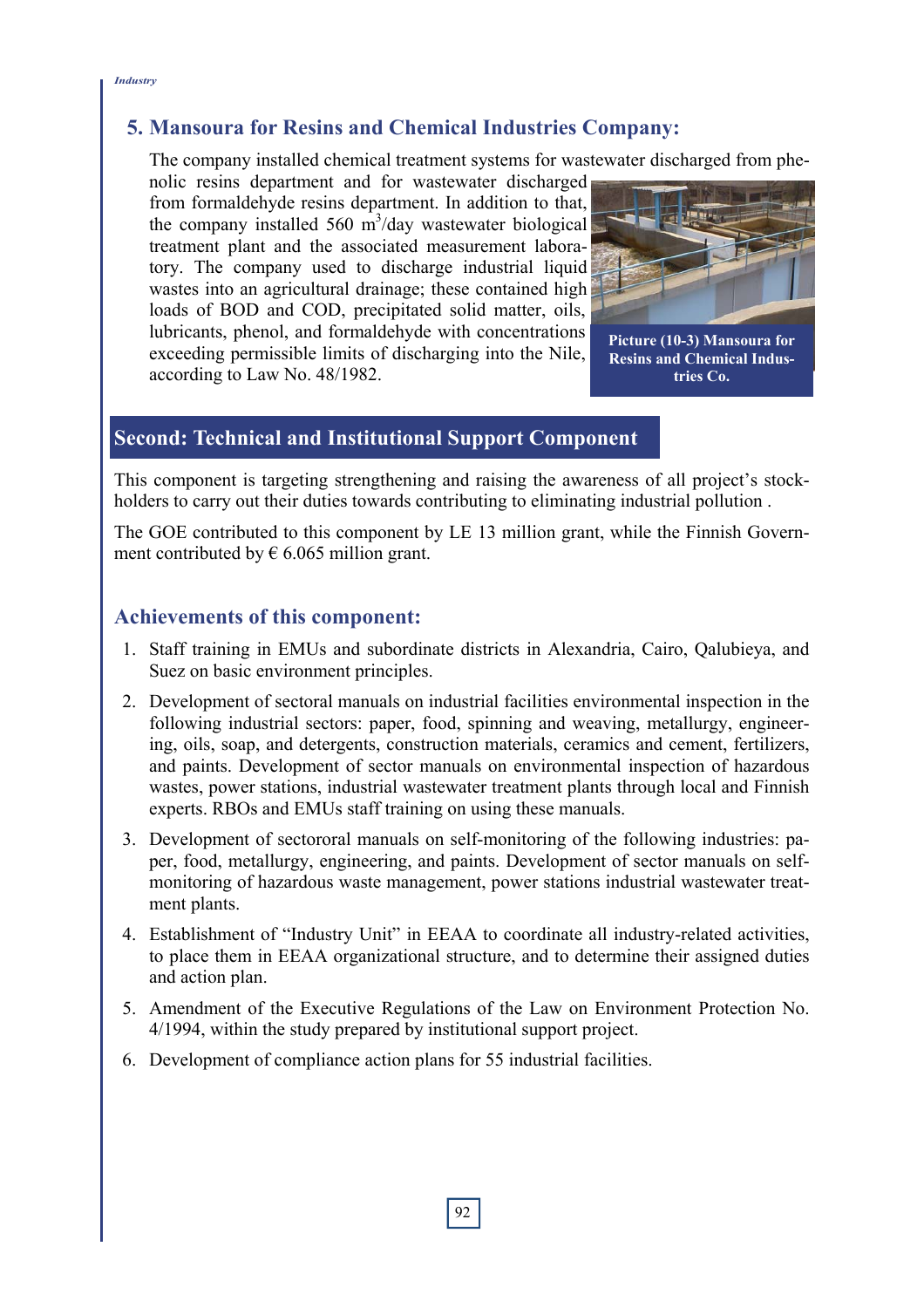## **Egyptian Pollution Abatement Project-Second Phase (EPAPII 2007–2012)**

Preparation of this project started in March 2005 through attracting funding agencies to share in project funding. Practical project execution started in January 2007. The budget of this phase is about LE One Billion.

## **EPAP Objectives:**

- 1. Reduction of pollution load originating from industrial facilities, to improve air quality and put an end to sever pollution episodes.
- 2. Development of sustainable mechanisms to effectuate pollution abatement projects, increase environmental compliance capability, and encourage Egyptian industry to conform production with the requirements of exporting and competing in international markets.
- 3. Enhancement of CP projects, these environmental projects contribute to decreasing raw material use and reducing wastes which leads accordingly to production increase.

## **Projects Recommended to be Funded:**

- 1. End-of-pipe investments: such as air emission treatment and wastewater;
- 2. Resource conservation: water and energy
- 3. Integrated measures: such as adoption of clean technology, processing/recycling of industrial waste ), industrial waste minimization, pollution prevention, and resource recovery and fuel substitution.
- 4. Work place environment: Sub-projects, which improve working conditions and work place safety.

### **Funding Component:**

Soft loans provided to industrial facilities, re-lent through the National Bank of Egypt (80% as a loan, 20% as a grant). Funding value of this component amounts to:

|           | • 20 \$ Millions USD                      | provided by the International Bank for Reconstruction and<br>Development (IBRD). |
|-----------|-------------------------------------------|----------------------------------------------------------------------------------|
| $\bullet$ | <b>40 \$ Millions USD</b><br>(Equivalent) | provided by Japan Bank for International Cooperation<br>(BIC).                   |
| $\bullet$ | 40 € Millions Euro                        | provided by the European Investment Bank (EIB).                                  |
| $\bullet$ | 40 € Millions Euro                        | Provided by the French Agency for Development (AFD).                             |